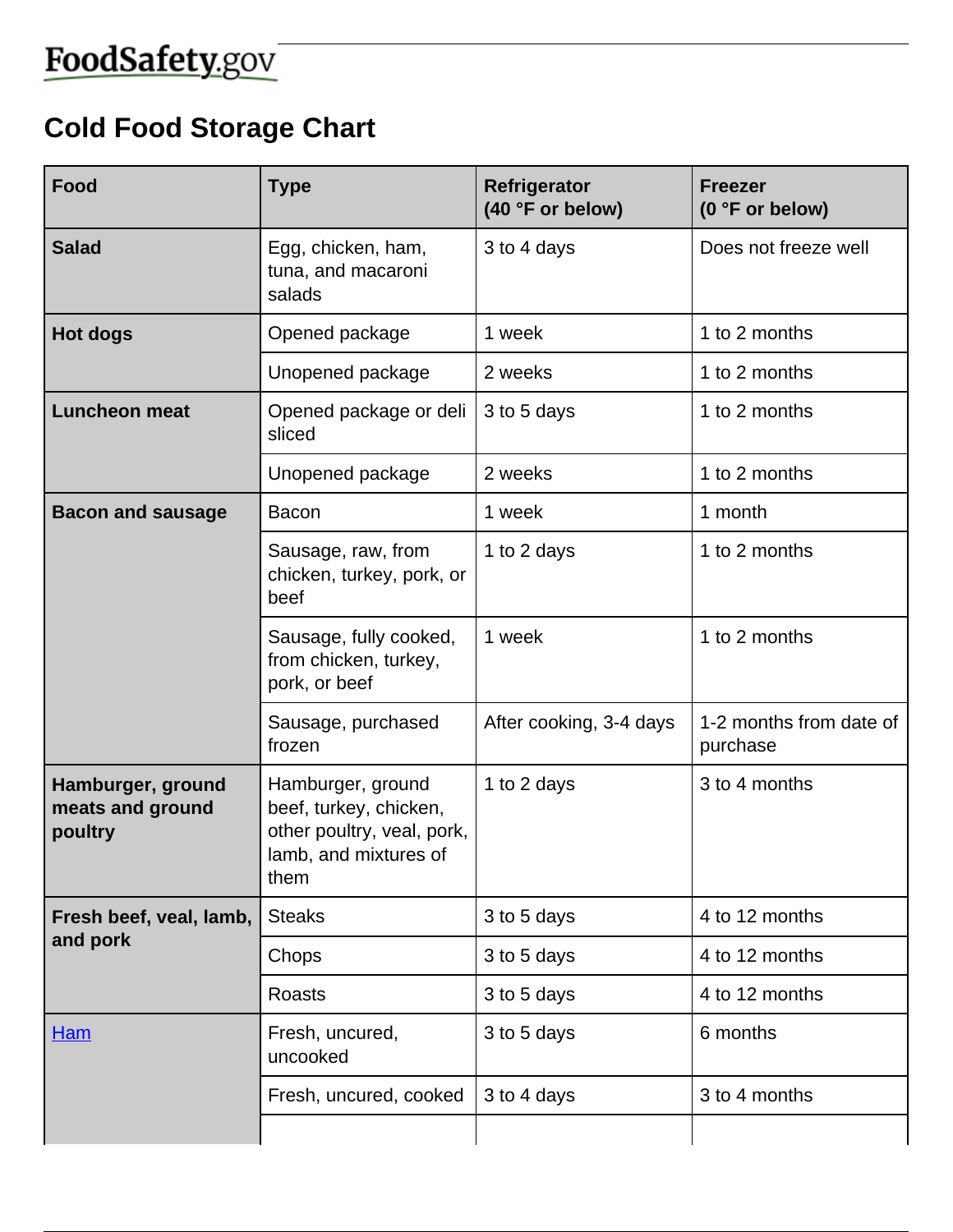| <b>Food</b>          | <b>Type</b>                                                                                            | Refrigerator<br>(40 °F or below) | <b>Freezer</b><br>(0 °F or below) |
|----------------------|--------------------------------------------------------------------------------------------------------|----------------------------------|-----------------------------------|
|                      | Cured, cook-before-<br>eating, uncooked                                                                | 5 to 7 days or "use by"<br>date  | 3 to 4 months                     |
|                      | Fully-cooked, vacuum-<br>sealed at plant,<br>unopened                                                  | 2 weeks or "use by"<br>date      | 1 to 2 months                     |
|                      | Cooked, store-wrapped,<br>whole                                                                        | 1 week                           | 1 to 2 months                     |
|                      | Cooked, store-wrapped,<br>slices, half, or spiral cut                                                  | 3 to 5 days                      | 1 to 2 months                     |
|                      | Country ham, cooked                                                                                    | 1 week                           | 1 month                           |
|                      | Canned, labeled "Keep<br>Refrigerated,"<br>unopened                                                    | 6 to 9 months                    | Do not freeze                     |
|                      | Canned, shelf-stable,<br>opened                                                                        | 3 to 4 days                      | 1 to 2 months                     |
|                      | Note: An unopened,<br>shelf-stable, canned<br>ham can be stored at<br>room temperature for 2<br>years. |                                  |                                   |
|                      | Prosciutto, Parma or<br>Serrano ham, dry Italian<br>or Spanish type, cut                               | 2 to 3 months                    | 1 month                           |
| <b>Fresh poultry</b> | Chicken or turkey,<br>whole                                                                            | 1 to 2 days                      | 1 year                            |
|                      | Chicken or turkey,<br>pieces                                                                           | 1 to 2 days                      | 9 months                          |
| <b>Fin Fish</b>      | Fatty Fish (bluefish,<br>catfish, mackerel,<br>mullet, salmon, tuna,<br>etc.)                          | $1 - 3$ Days                     | 2 - 3 Months                      |
|                      | Lean Fish (cod,<br>flounder, haddock,<br>halibut, sole, etc.)                                          |                                  | 6 - 8 Months                      |
|                      | Lean Fish (pollock,                                                                                    |                                  | 4 - 8 Months                      |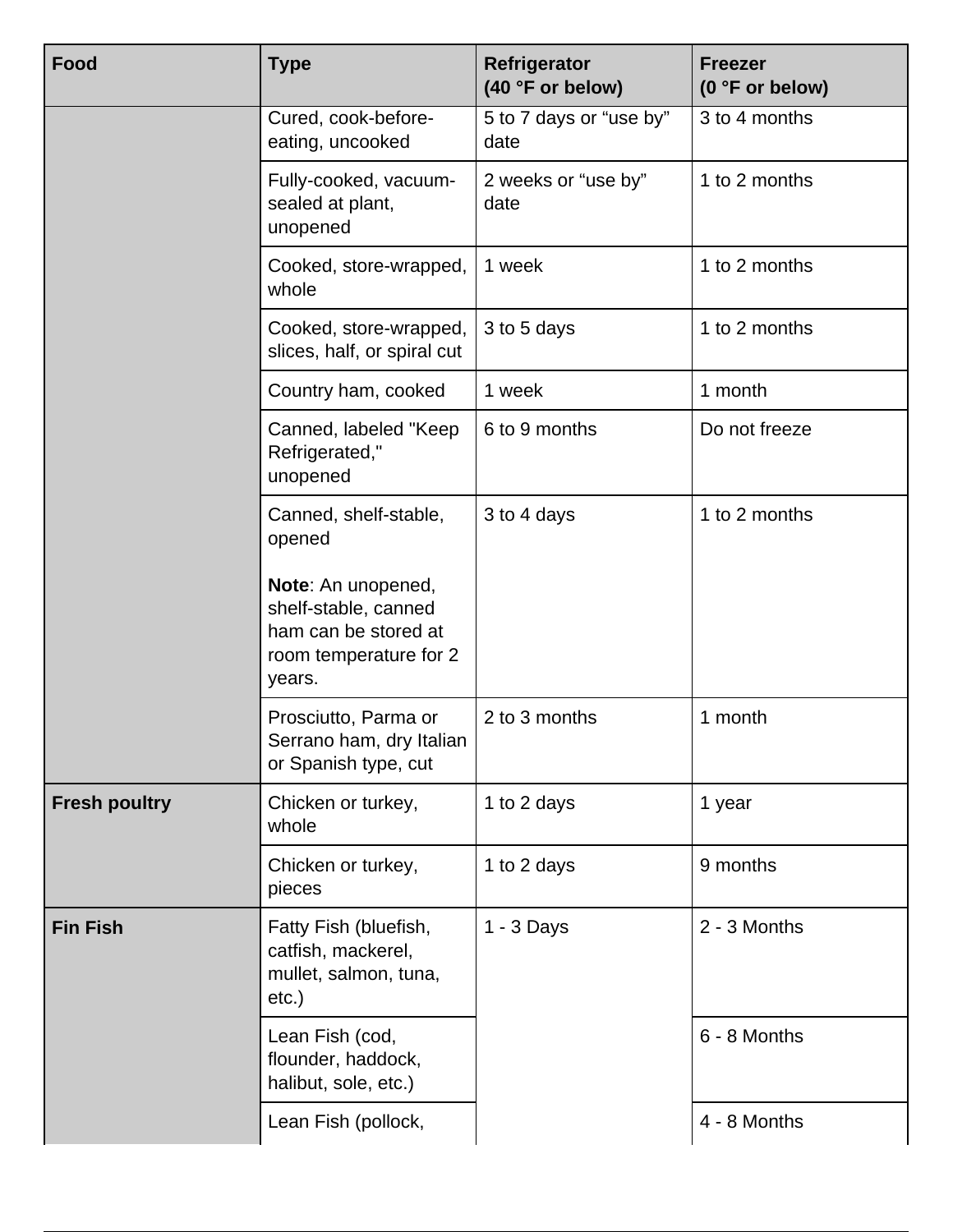| Food             | <b>Type</b>                                                | Refrigerator<br>(40 °F or below)                   | <b>Freezer</b><br>(0 °F or below)                                          |
|------------------|------------------------------------------------------------|----------------------------------------------------|----------------------------------------------------------------------------|
|                  | ocean perch, rockfish,<br>sea trout.)                      |                                                    |                                                                            |
| <b>Shellfish</b> | <b>Fresh Crab Meat</b>                                     | 2 - 4 Days                                         | 2 - 4 Months                                                               |
|                  | Fresh Lobster                                              | 2 - 4 Days                                         | 2 - 4 Months                                                               |
|                  | Live Crab, Lobster                                         | $1$ day.                                           | Not recommended                                                            |
|                  | Live Clams, Mussels,<br>Oysters, and Scallops              | 5 - 10 Days                                        | Not recommended                                                            |
|                  | Shrimp, Crayfish                                           | $3 - 5$ Days                                       | 6 - 18 Months                                                              |
|                  | Shucked Clams,<br>Mussels, Oysters, and<br><b>Scallops</b> | 3 - 10 Days                                        | 3 - 4 Months                                                               |
|                  | Squid                                                      | $1 - 3$ Days                                       | 6 - 18 Months                                                              |
| <b>Eggs</b>      | Raw eggs in shell                                          | 3 to 5 weeks                                       | Do not freeze in shell.<br>Beat yolks and whites<br>together, then freeze. |
|                  | Raw egg whites and<br>yolks                                | 2 to 4 days                                        | 12 months                                                                  |
|                  | Note: Yolks do not<br>freeze well                          |                                                    |                                                                            |
|                  | Raw egg accidentally<br>frozen in shell                    | Use immediately after<br>thawing                   | Keep frozen, then<br>refrigerate to thaw                                   |
|                  | Note: Toss any frozen<br>eggs with a broken shell          |                                                    |                                                                            |
|                  | Hard-cooked eggs                                           | 1 week                                             | Do not freeze                                                              |
|                  | Egg substitutes, liquid,<br>unopened                       | 1 week                                             | Do not freeze                                                              |
|                  | Egg substitutes, liquid,<br>opened                         | 3 days                                             | Do not freeze                                                              |
|                  | Egg substitutes, frozen,<br>unopened                       | After thawing, 1 week or<br>refer to "use by" date | 12 months                                                                  |
|                  | Egg substitutes, frozen,<br>opened                         | After thawing, 3 to 4<br>days or refer to "use     | Do not freeze                                                              |